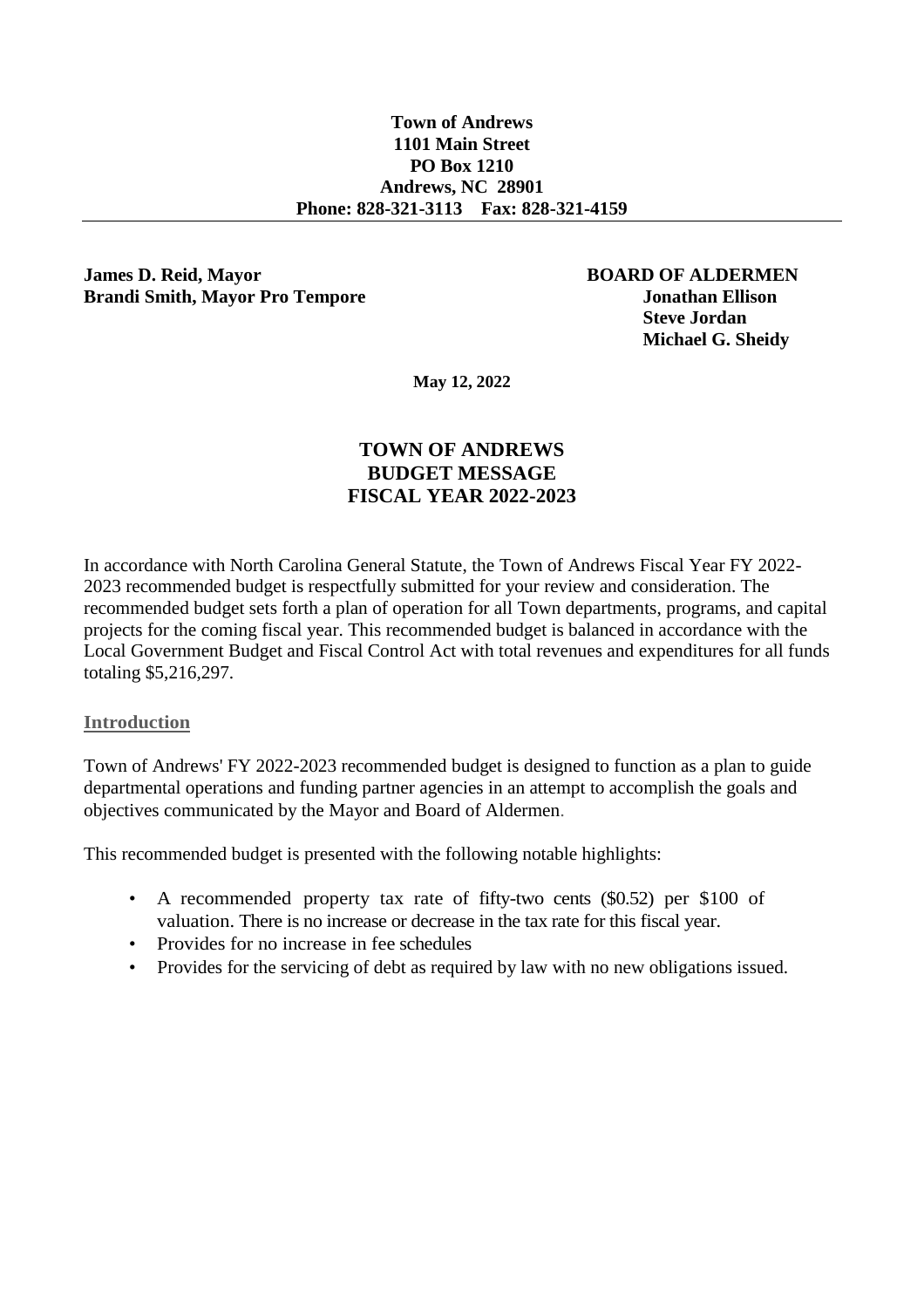## **Tax Rate**

There is hereby levied a tax at the rate is based of fifty-two (\$0.52) per one hundred dollars (\$100) valuation of valuation of property as listed for taxes as January 1, 2022, for the purposes of raising the revenue listed "Current Year's Property Taxes" in the General Fund in Section 2 of this ordinance.

This rate is based on a total valuation of property for the purposes of taxation of \$109,738,134 and an estimated rate of collection of 94.0%

The budgeted amount for property taxes of \$536,400 is at an estimated 94% collection rate of the total assessment of \$570,638.

The property tax rate may not be modified after the adoption of the Annual Budget Ordinance.

## **Capital Outlay**

The following capital outlay was deemed critical and essential, thus are included in the proposed budget:

## **Capital Outlay- Town Hall**

Town of Andrews is in the process of purchasing a new Town Hall building as of May 2022, and should close in late June. This building and the current Town Hall are in need of some updating and repairs. The estimated cost for these are \$10,000.

## **Capital Outlay- Parks & Recreation**

The Town of Andrews has recently taken over control the recreation park from Cherokee County. Town of Andrews has been approved for \$175,000 grants for the recreation park and will use these fund to make major improvements inside the recreation park.

## **Capital Improvements- Water Treatment Plant**

The Water Treatment plant requires capital improvements of \$100,000 and will be replacing a water tank at a cost of \$1,548,497. The Town will use the American Rescue Act funding for these improvements.

## **Capital Improvements- Waste Water Treatment Plant**

The Waste Water Treatment plant requires capital improvements in the estimated amount of \$427,500. The Town has been approved for ARC grant of \$300,000 with Andrews' portion of the cost being \$127,500 for these improvements.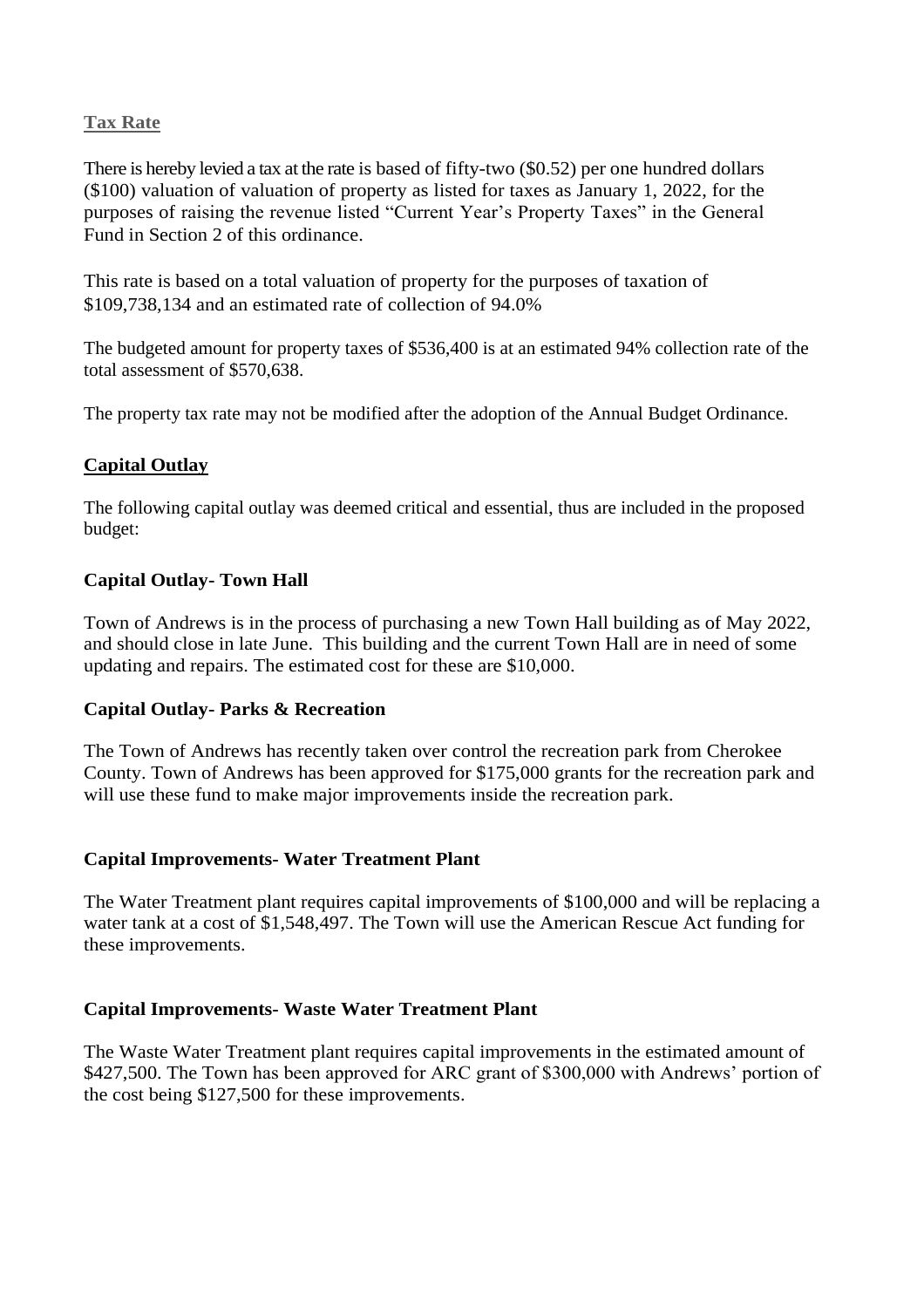## **Debt Service**

All debt payments are budgeted as required by law.

## **General Fund**:

The Town has no debt in the General Fund

## **Water and Sewer Fund:**

The Town of Andrews' Water and Sewer Fund has four obligations in the Town's State Revolving Fund totaling \$1,108,673, all of which are at zero percent interest, except one at 2.55%. These loans were used for various water and sewer systems. The principal due for the budget year 2022-2023 is \$98,317, with interest of \$1,170 also being due.

## **Water and Sewer Rates**

It is recommended for the town to maintain the current water and sewer rates for the coming fiscal year. See the rate schedule attached in the budget ordinance.

#### **Conclusion**

We are pleased to present to you a recommended budget that will responsibly address our operational and capital needs in the coming fiscal year for the Town of Andrews. We feel this proposed budget is the best estimate during this time.

This budget message may be accessed at the office of the Clerk at the Town of Andrews.

Respectfully Submitted,

Sandy Dobson, CPA Town of Andrews Administrator

Larissa Dooley Finance Officer/Budget Officer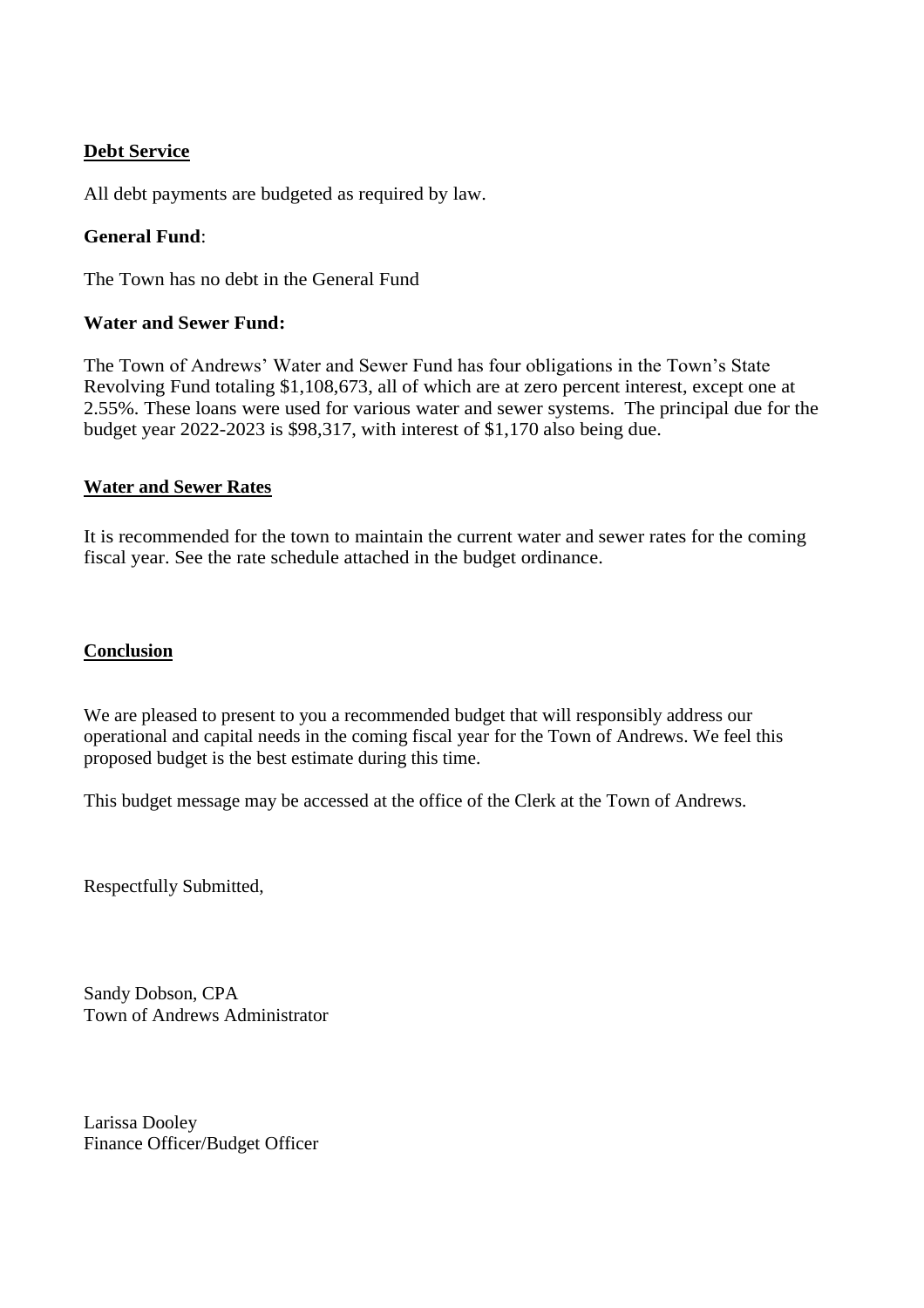# **Town of Andrews 2022-2023 Proposed Budget Ordinance**

Budget Ordinance for the Town of Andrews

**BE IT ORDAINED** by the Governing Board of the Town of Andrews, North Carolina:

**Section 1:** The following amounts are hereby appropriated in the General Fund for the operation of the town government and its activities for the fiscal year beginning July 1, 2022 and ending June 30, 2023, in accordance with the chart of accounts heretofore established for the Town:

| <b>Total Appropriations</b> | \$2,009,700 |
|-----------------------------|-------------|
|                             |             |
| Cemetery                    | 28,000      |
| Library                     | 100,000     |
| Recreation                  | 504,600     |
| Sanitation                  | 154,000     |
| <b>Streets</b>              | 202,600     |
| Fire                        | 50,000      |
| Police                      | 576,000     |
| Administration              | 394,500     |

**Section 2:** It is estimated that the following revenues will be available in the General Fund for the fiscal year beginning July 1, 2022 and ending June 30, 2023:

| <b>Total Estimated Revenue</b>       | \$2,009,700 |
|--------------------------------------|-------------|
| Grants & Allocations                 | 324,000     |
| <b>Miscellaneous Revenue</b>         | 19,750      |
| <b>Officer Fee Revenue</b>           | 100         |
| <b>Cemetery Revenue</b>              | 1,000       |
| <b>Powell Bill Revenue</b>           | 56,000      |
| <b>Sanitation Revenue</b>            | 125,000     |
| Solid Waste Disposal                 | 1,300       |
| <b>Beverage Tax Distribution</b>     | 8,000       |
| Pool Revenue                         | 7,250       |
| <b>Recreation Park Revenue</b>       | 2,000       |
| <b>Local Option Sales Tax</b>        | 700,000     |
| <b>Industrial Park Rental Income</b> | 36,600      |
| <b>Interest Income</b>               | 400         |
| <b>Utility Franchise</b>             | 96,000      |
| Andrews Housing Lieu of Tax          | 14,000      |
| <b>Zoning Permit</b>                 | 1,000       |
| <b>Current Year's Property Taxes</b> | 536,400     |
| <b>Automobile Tax Distribution</b>   | 54,000      |
| Tax Penalty and Interest             | 6,000       |
| <b>Prior Year Property Taxes</b>     | 20,900      |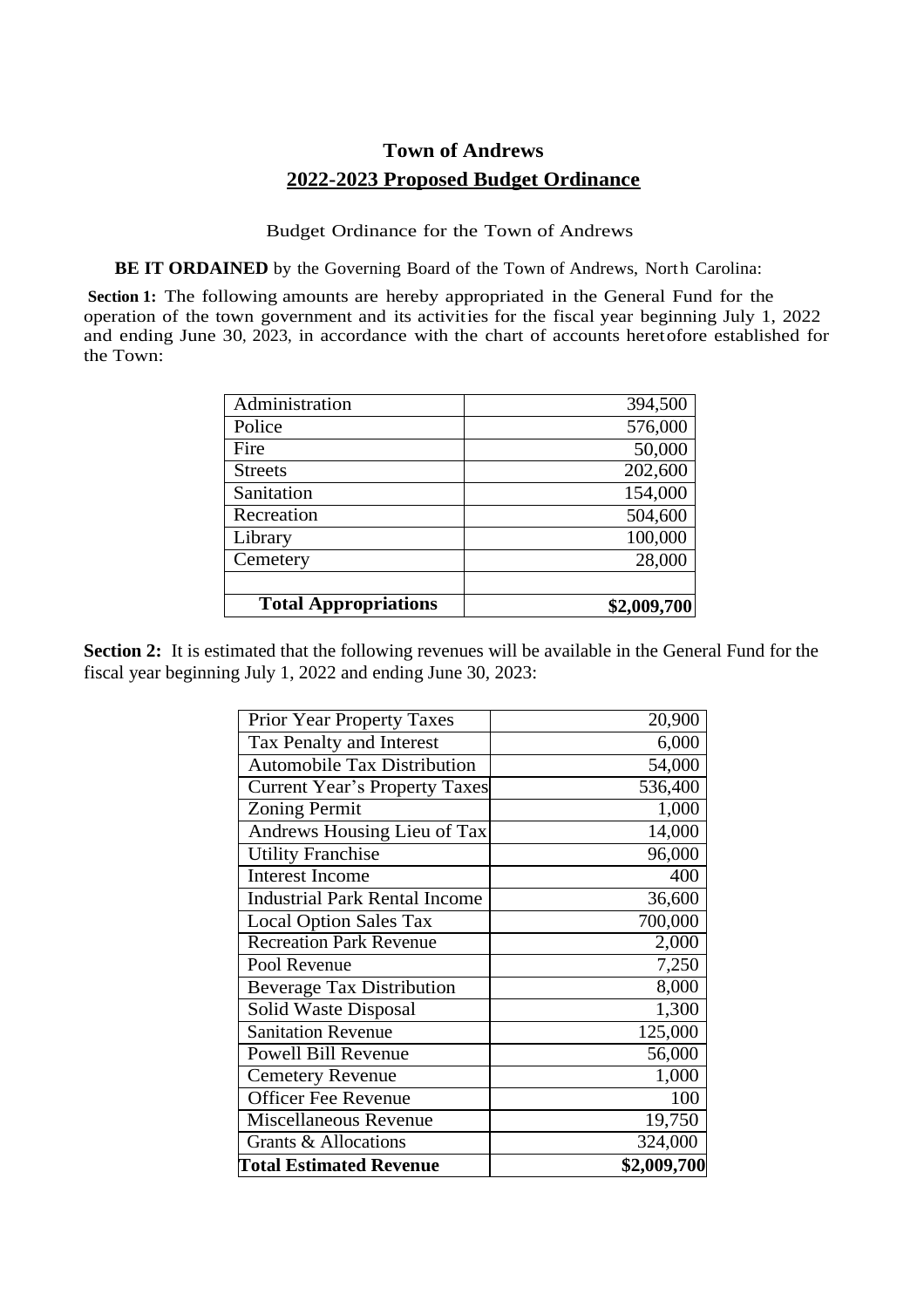**Section 3:** The following amounts are hereby appropriated in the Utility Fund for the operation of the water and sewer utilities for the fiscal year beginning July 1, 2022 and ending June 30, 2023, in accordance with the chart of accounts heretofore established for the Town:

| Water & Sewer Admin          | 217,200   |
|------------------------------|-----------|
| <b>Water Distribution</b>    | 293,063   |
| <b>Wastewater Plant</b>      | 386,350   |
| <b>Water Treatment Plant</b> | 362,000   |
| Debt Service                 | 99,487    |
| <b>Capital Project-ARP</b>   | 1,548,497 |
| Capital Project-ARC          | 300,000   |
| <b>Total Appropriations</b>  | 3,206,597 |

Section 4: It is estimated that the following revenues will be available in the Utilities Fund for the fiscal year beginning July 1 2022 and ending June 30, 2023:

| <b>Revenues</b>        | \$3,206,597 |
|------------------------|-------------|
| <b>Total Estimated</b> |             |
| <b>ARC</b>             | 300,000     |
| American Rescue Plan   | 1,548,497   |
| <b>Interest Income</b> | 50          |
| Miscellaneous Revenue  | 1,000       |
| Dump Fees              | 1,000       |
| <b>Impact Fees</b>     | 24,000      |
| <b>Connect Fees</b>    | 5,000       |
| <b>NSF Penalty</b>     | 50          |
| Penalty and Interest   | 27,000      |
| Water & Sewer Charges  | 1,300,000   |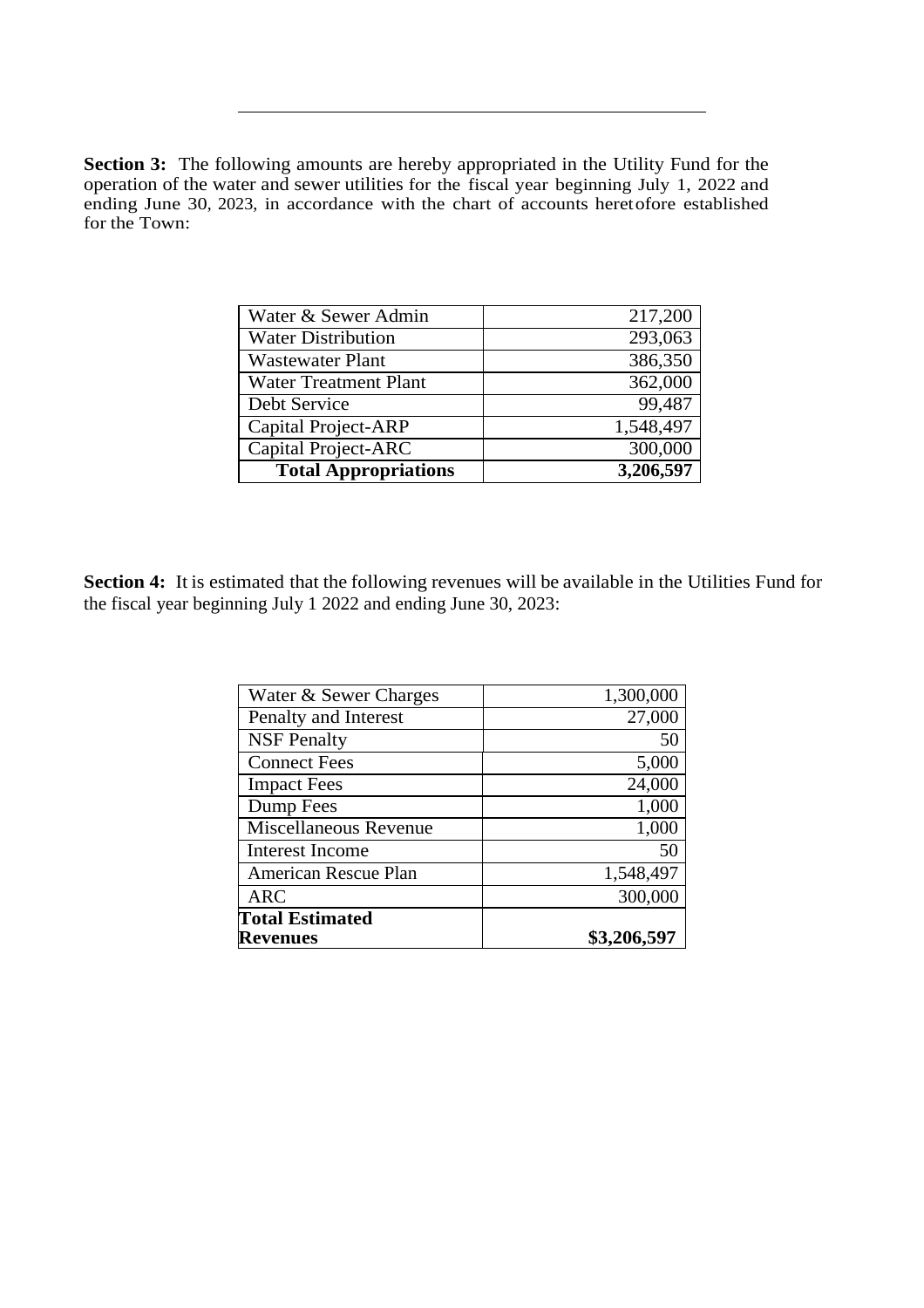| WIED        | \$28.00/3,000 | \$7.50/1,000  |
|-------------|---------------|---------------|
| <b>SIED</b> | \$28.00/3,000 | \$7.50/1,000  |
| <b>EDW</b>  | \$28.00/3,000 | \$7.50/1,000  |
| <b>EDS</b>  | \$28.00/3,000 | \$7.50/1,000  |
| SB          | \$28.00/3,000 | \$7.50/1,000  |
| BS          | \$28.00/3,000 | \$7.50/1,000  |
| WCI         | \$40.00/3,000 | \$7.00/1,000  |
| <b>SCI</b>  | \$40.00/3,000 | \$7.00/1,000  |
| WFWR        | \$28.00/3,000 | \$7.50/1,000  |
| <b>SFS</b>  | \$28.00/3,000 | \$7.50/1,000  |
| <b>SCP</b>  | \$80.00 BASE  | No Charge     |
| WOR         | \$56.00/3,000 | \$10.00/1,000 |
| RSO         | \$56.00/3,000 | \$10.00/1,000 |
| <b>EDOW</b> | \$56.00/3,000 | \$10.00/1,000 |
| <b>WOSB</b> | \$56.00/3,000 | \$10.00/1,000 |
| <b>CIOS</b> | \$80.00/3,000 | \$10.00/1,000 |
| CIOW        | \$80.00/3,000 | \$10.00/1,000 |

**Section 5:** The following are the Water and Sewer Rates for the FY 2022-2023:

**Section 6:** There is hereby levied a tax at the rate of fifty-two cents (\$0.52) per one hundred dollars (\$100) valuation of property as listed for taxes as of January 1, 2022, for the purpose of raising the revenue listed "Current Year Property Taxes" in the General Fund Section 2 of this ordinance.

This rate is based on a total valuation of property for the purposes of taxation of \$109,738,134 and an estimated collection rate of 94%.

**Section 7:** The Budget Officer is hereby authorized to transfer appropriations as contained herein under the following conditions:

- a. Transfer between line items expenditures within a department without limitation and without a report being required. These changes must not result in increases in recurring obligations such as salaries.
- b. Transfers up to \$1,000 between departments, including contingency appropriations, within the same fund. The budget officer must make an official report, on such transfers at the next regular meeting of the Governing Board.
- c. All transfers between funds require prior approval by the Governing Board in an amendment to the Budget Ordinance.